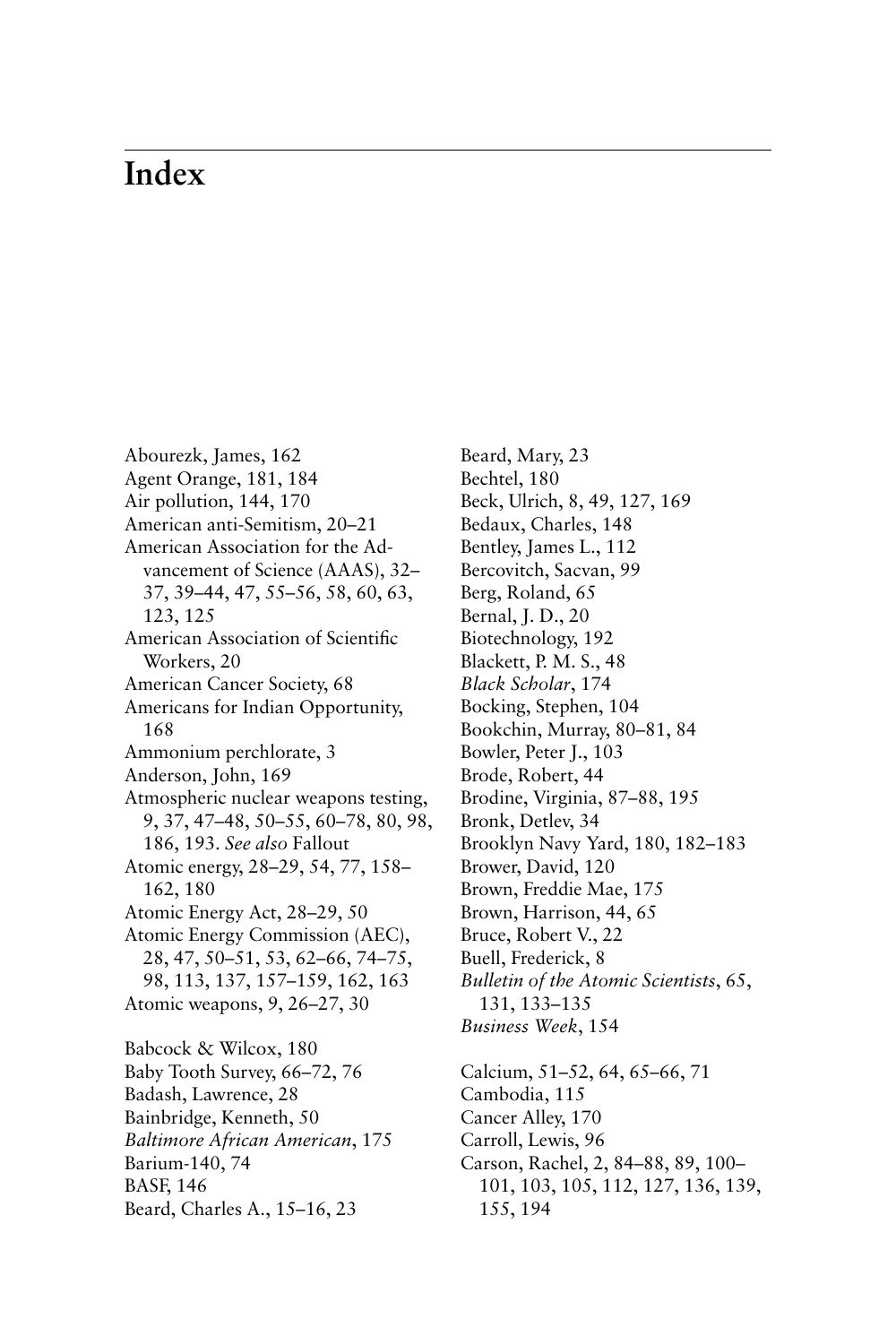Carter, Jimmy, 169 Center for the Biology of Natural Systems, 93, 178, 181, 183, 184 Cesium-137, 74 CFCs, 90, 96 Chemical Industry, 146 Chisholm, Anne, 130 Chlorine, 89, 94–97, 180–183, 186 Citizens' Clearinghouse for Hazardous Waste, 182 Citizens' Party, 168–169 Civil Defense, 80 Civil Rights Movement, 80, 81, 172– 178, 188 Clark, Edward, 169 Club of Rome, 101–102 Coal, 157 Cohen, Lizabeth, 15 Cohen, Mark, 181 Cold War, 26–30 Cole, LaMont, 100 Combustion Engineering, 180 Committee for Nuclear Information, 47–49, 60–72, 74–76, 77, 79, 87, 137 Committee on Science in the Promotion of Human Welfare, 44, 48, 55– 56, 60 Committee on the Social Aspects of Science, 35–37, 39–44, 55–56 Commoner, Barry and the AAAS, 33–37, 39–44, 56, 60 *Closing Circle*, *The,* 2, 12, 77, 90, 96, 97, 105, 115–116, 117, 124, 125– 127, 131–134, 142, 143, 144, 145, 146, 149, 164–165, 166, 169, 170, 176, 179 at Congressional hearings, 72–74 and dissent, 6, 49, 168, 191 early life, 19–21 on Earth Day, 116–119 on economics, 141–146, 149–150, 159–166, 170, 183–185 eightieth birthday celebration, 194– 196 and environmental movement, 5, 10, 83, 139

"Fallout and Water Pollution," 89 "The Fallout Problem," 43, 58–59, 60, 73 Four Laws of Ecology, 103, 126–127, 149, 180 "The Hazard of Fallout," 73 and the integrity of science, 31–33, 56 "The Integrity of Science," 92–93 involuntary risk, 65 "Is Biology a Molecular Science?," 191 Jewish background, 20–21 *Making Peace with the Planet*, 179, 180, 183, 185, 186, 188 in *The New Yorker*, 5, 13–14, 187– 188 as politico-scientist or social activist, 18, 20, 30, 45–46, 56–59, 138 *Politics of Energy*, *The,* 162–163, 168 and popular ecology, 103–104 "The Population Problem," 122 *Poverty of Power*, *The,* 12, 152, 156, 158, 159, 160, 162, 163, 164, 165 presidential campaign, 167–169, 178 and public information, 6–7, 56–78, 86–89, 104, 112, 169, 191 responses to Commoner's population position, 119, 131–133 and risk, 7–8, 26, 191 "The Scholar's Obligation to Dissent," 6–7 science and social responsibility, 10, 32–34, 56, 105 *Science and Survival*, 3, 4, 14, 76, 86, 92, 93, 100, 105, 127 "The Scientist and Political Power," 31 and the scientist's expertise, 9, 56– 58, 60–63, 73, 137 on *Silent Spring*, 85–86 and socioeconomic standing, 13 on socialism, 163–165 and statement on fallout, 39–44 on *TIME* cover, 1, 97, 98–99, 113, 125, 128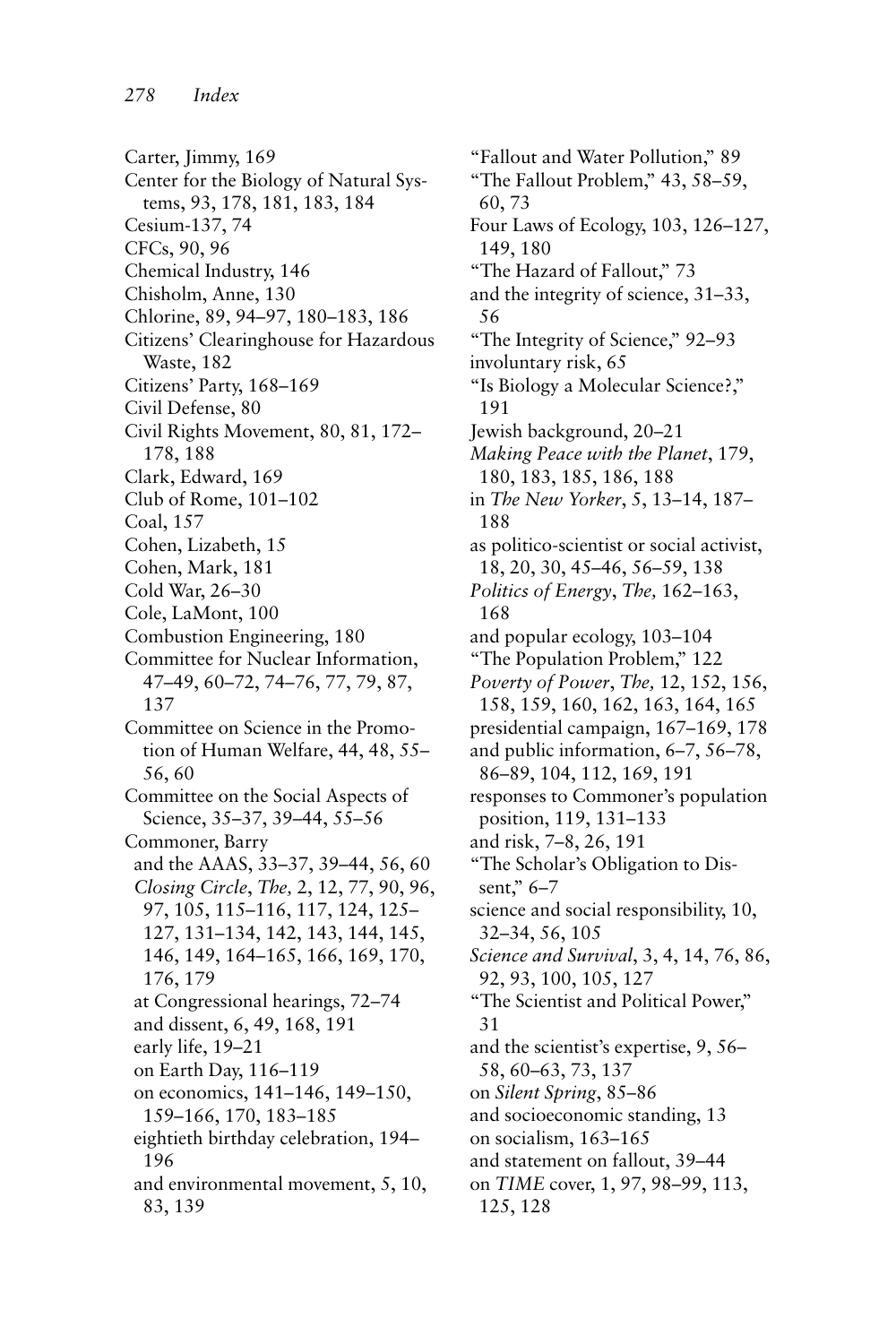view of environmentalism, 80, 83 World War II Navy service, 21–22, 29 Compton, Arthur Holly, 60 Condon, E. U., 30–31, 45, 54 Consolidated Edison, 113 Cowan, Ruth Schwartz, 23–24 Cronkite, Walter, 165 Cronon, William, 166 Cuyahoga River, 79 Darwin, Charles, 22 DDT, 2, 16, 21–22, 76, 87, 90, 91, 96, 136, 147, 155, 172, 186, 194 Deakin, Doris, 69 Detergents, 2, 90, 91–93, 105, 118, 143 Deutsch, Babette, 21 Diamond, Edwin, 100 Diamond, Jared, 17 Dissent, 6, 49 Dioxin, 2, 13, 180–185, 186 Divine, Robert A., 39 Doan, Herbert, 165 "Doonesbury," 140 Douglas, William O., 25–26 Dow Chemical, 113, 165 Dowie, Mark, 189 Dubos, René, 45, 100 Duffy, Margaret E., 97 Dunning, Gordon M., 75 Du Pont, 96 Earth Day, 2, 11, 12, 79, 103, 106– 107, 109–119, 122, 124–125, 139, 140, 141, 168, 171, 172, 174–178, 185, 186, 188, 190 *Ebony*, 175 Ecological economics, 8, 126 Ecology, 74, 103–104, 126–127, 171, 193 Economic crisis, 141,150–155 Ehrlich, Paul, 12, 100, 101, 102–104, 106, 119–138, 139, 165, 173 Eisenhower, Dwight D., 25, 53, 75, 197 Ekirch, Arthur, 4

Elliott, K. A. C., 20 Emerson, Ralph Waldo, 82 Endangered Species Act, 112 Endrin, 88, 95 Energy crisis, 12, 140–166, 167, 168 Engels, Friedrich, 19 *Environment*, 97, 133–136, 147. *See also Scientist and Citizen* Environmental crisis, 1–5, 79–83, 110, 116–119, 125–128, 131, 140, 167, 168, 171, 185, 198 Environmentalism, 1–10, 72, 76, 81– 82, 93, 106–107, 109–119, 127– 129, 145, 185–190, 192, 197–198 Environmental justice movement, 5, 13, 81, 171–178, 183, 187–190 Environmental Protection Agency, 144, 181, 182, 186 Environment Canada, 182 Ethanol, 183 Exposure to fallout. *See* Fallout External diseconomies, 143–146 Exxon, 154

Fallout, 37–44, 48–55, 61–78, 79, 82, 83, 95, 118, 170, 172, 181, 193, 194. *See also* Atmospheric nuclear weapons testing Farrell, James, 50 Feenberg, Andrew, 136 Feminist Movement, 81, 188 Fertilizers, 3, 90, 118, 143, 145, 152 Fish kills. *See* Water pollution Flame retardants, 3 Flanigan, Peter, 162 Fleming, Donald, 10, 45 Florida Power & Light, 114 Food & Drug Administration, 147 Ford, Henry, 148 Ford Motor Company, 113, 143 Fowler, John, 61 Fox, Stephen, 102, 192 Free radicals, 45 Furans, 183

Galbraith, John Kenneth, 165 Gandy, Matthew, 176, 183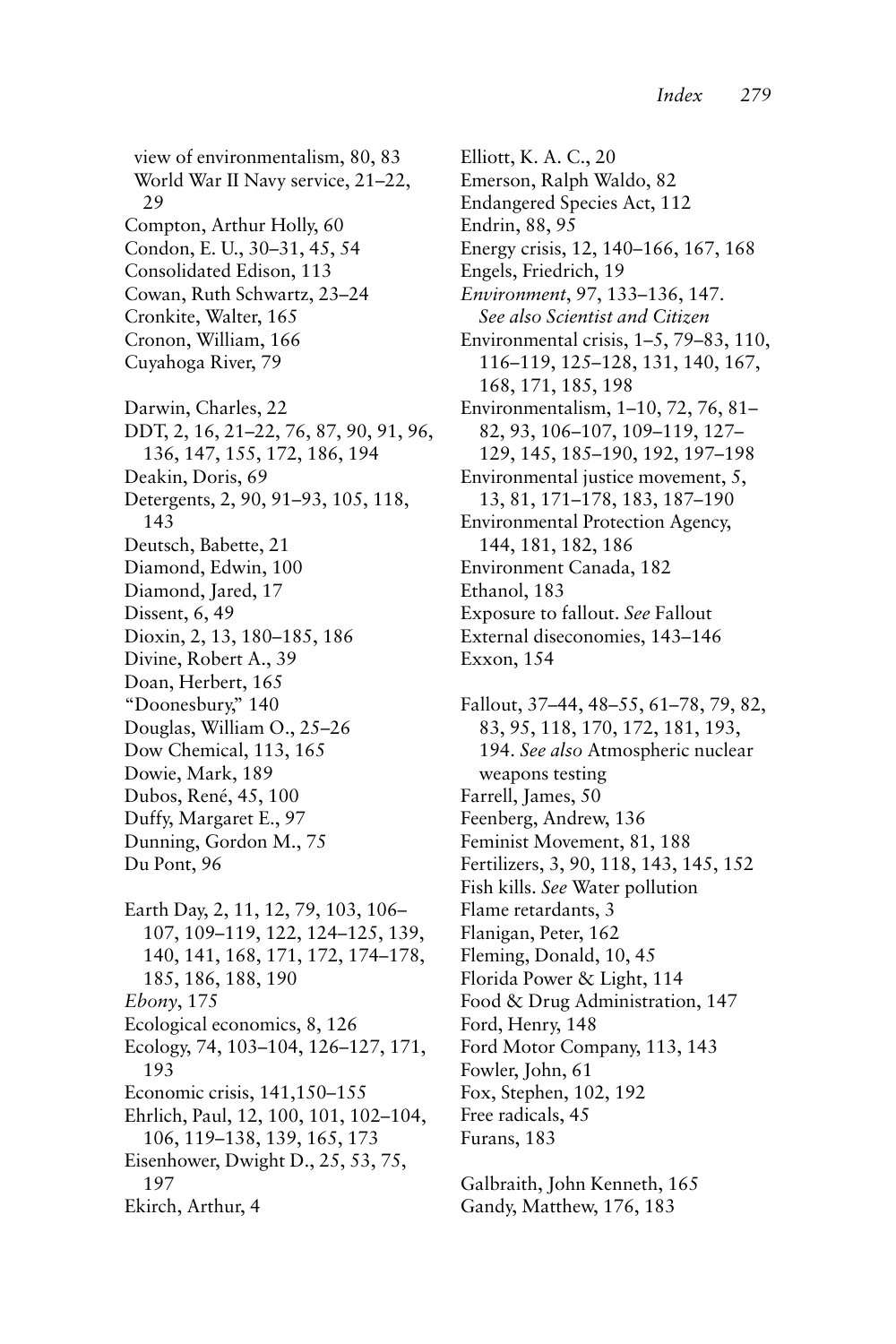Genetic engineering, 192–194, 197 Gibbs, Lois, 182 Global Warming, 188, 197 Goldwater, Barry, 75–76 Gottlieb, Robert, 115, 146 Graham, Evarts, 52 Gray Panthers, 168 Great Depression, 15, 19–21, 155, 156 Guber, Deborah Lynn, 104 Hamilton, Alice, 82–83 Hardin, Garrett, 101, 124–125, 130 Hare, Nathan, 174, 177 Harris, LaDonna, 168, 169 Hayes, Charles, 175 Hayes, Denis, 110, 140, 174–175 Hays, Samuel P., 3, 111 Hazlett, Maril, 84 Hecht, Selig, 21 Herber, Lewis. *See* Bookchin, Murray Herbicides, 105, 181 Herblock, 113 Hickel, Walter, 113 Hirt, Paul, 93 Hodes, Elizabeth, 20 Holdren, John P., 131–134 Hopfenmaier, 114 Howe, Sidney, 174 Hughes, Thomas P., 8–9, 24 Human Genome Project, 191 Hydrogen bomb, 53, 71

Incineration, 180–185, 188 *Information*, 68. *See also Nuclear Information* Insecticides. *See* Pesticides Institutional racism, 170 IPAT formula, 132 Iodine-131, 49, 51, 74

Jackson, Henry, 112, 162 Jackson, Jesse, 169 Jeremiad, 11–12, 99–107, 121, 128 Jersey Central Power and Light, 159 Johnson, Lyndon, 75, 89, 150 Joint Congressional Committee on Atomic Energy, 62–63, 75

Kalckar, Herman M., 66–67 Kent State University, 115 Keyfitz, Nathan, 122 Kilgore, Harley, 29 King, Martin Luther, Jr., 175 Kirsch, Scott, 49 Kissinger, Henry, 152 Klarwein, Mati, 1 Koch, Edward I., 180 Kubie, Lawrence, 43 Kubrick, Stanley, 101 Kuhn, Maggie, 168 Kuznick, Peter, 20 Labor movement, 81, 145–149, 188 Landfills, 180 Lasch, Christopher, 140, 156 Latour, Bruno, 49, 77–78 Lead, 3, 94, 177, 178, 186 Leake, Chauncey D., 36–37, 39–40, 42, 43, 44, 101 Lear, John, 41 Leopold, Aldo, 82 Leslie, Stuart W., 26, 197 Lewis, Richard S., 133 Lewontin, Richard, 19 Libby, Willard, 39, 51, 64–66 Lindsay, John, 113 Lippmann, Walter, 22, 25 Löfroth, Göran, 97 Love Canal, 182, 189 Lutts, Ralph, 97 Manhattan Project, 27, 50, 53, 60, 157 Malthus, Thomas, 120, 130 Marcuse, Herbert, 81, 84, 139 May-Johnson Bill, 28–29 Mazzochi, Tony, 195 McCarthyism, 28, 62 McGucken, William, 92 McMahon, Brien, 29 McMahon Bill, 29 Mead, Margaret, 34, 44, 48, 56, 57, 76 Menand, Louis, 173 Mercury, 9, 93–97, 143, 147, 157, 186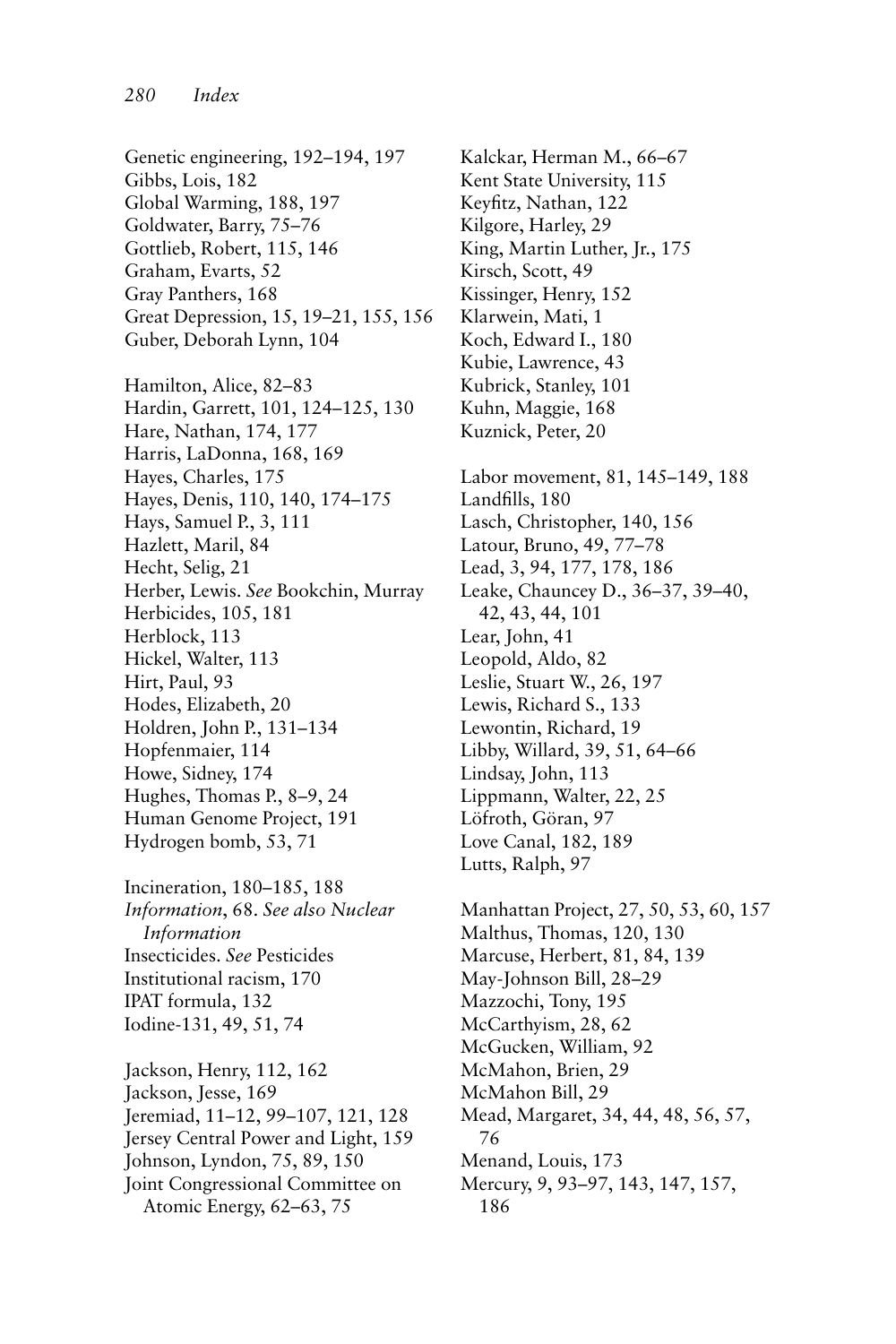Merton, Robert K., 45 Miller, Perry, 24 Miller, Walter M., 101 Minamata, 94 Monsanto, 96, 113–114, 147 Montague, Peter, 195 Moog, Florence, 63 Morgan, Karl Z., 74 Muir, John, 82, 83 Muller, Hermann J., 45 Muskie, Edmund, 112 Nader, Ralph, 128, 195–196 Nash, Roderick, 81 National Environmental Policy Act, 112 National Wildlife Federation, 121 Nelson, Gaylord, 110, 174–175 *Newsweek*, 152, 168 Nixon, Richard, 112–113, 115, 150– 152, 157–158, 164 Norhaus, Ted, 4–5, 8 Novick, Sheldon, 97, 133 *Nuclear Information*, 64, 69, 72, 80, 87, 137. *See also Information* & *Scientist and Citizen* Nuclear power. *See* Atomic energy Nuclear Test Ban Treaty, 11, 47, 53, 75–77, 86, 87, 112, 159 Nye, David, 155–156 Occupation Safety and Health Act (OSHA), 96–97 Odum, Eugene, 100 Oil American oil imports, 151 domestic oil production, 151, 153– 155 oil embargo, 140, 150–152 "One-Dimensional Ecology," 133–136 Operation Tooth Club, 68 Oppenheimer, J. Robert, 27, 45, 50, 53, 54, 158 Organization of Petroleum Exporting Countries (OPEC), 12, 150–154 Osborn, Fairfield, 101, 129 Overpopulation. *See* Population Ozone depletion, 188

Panogen, 97 Patterson, James, 155 Pauling, Linus, 45, 48, 54–55, 101 PCBs, 90, 96, 146–148, 186 Peace movement, 80, 81, 188 Peirce, Charles, 22, 25 Pennoyer, Miriam, 69, 71–72 Pepsi Cola Bottling Company, 114 Pesticides, 3, 79, 88, 89–90, 118, 140, 152, 179, 181 Peterson, Peter, 151 Petrochemical industry, 89–98, 152, 170, 179, 192–193 Pigman, Ward, 35, 37 Pinchot, Gifford, 83 *Pittsburgh Courier*, 175 Plastics, 2, 90, 96, 143, 145, 147, 182 Plumb, Robert, 41, 42 Polyvinyl chloride plastics. *See* Plastics Population, 101–103, 111, 117–138, 139 *Population Bomb, The*. *See* Ehrlich, Paul Postwar affluence/consumerism, 3, 15–18 Precautionary principle, 59 Project Independence, 157–159, 164 Public participation, 57–60, 69–72, 76, 80, 195 Rabinowitch, Eugene, 65 Rainbow Coalition, 169, 171 Ray, Dixy Lee, 157–158, 161 Reagan, Ronald, 169 Recycling, 183–185 Reiss, Louise Zibold, 68, 70, 71, 72 Renshaw, Frank, 115 Ribicoff, Abraham, 89 Richardson, Elmo, 16 Rienow, Robert, 174 Righter, Robert, 16, 158 Risk, 7–8, 64–66, 86–89, 90, 97–98, 106–107, 142, 146, 167, 169, 172, 182, 184, 185 Rome, Adam, 79 Rosenbaum, Walter A., 104, 112, 144, 150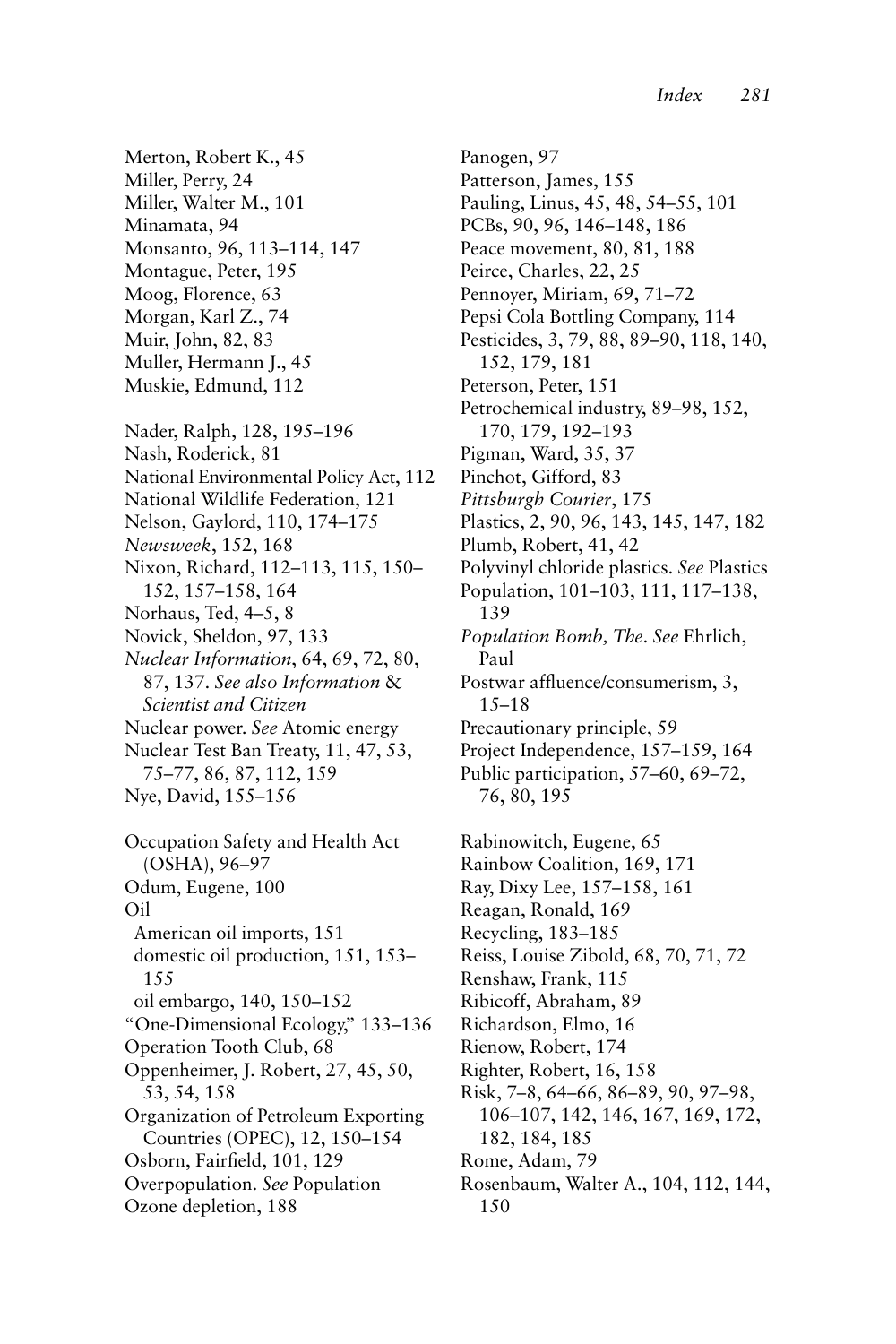Rothman, Hal, 4 Rubin, Charles, 105 Sadlowski, Ed, 168 Sandoval, Arturo, 175 Santa Barbara oil spill, 79, 156 Schlosberg, David, 189 Schulman, Bruce, 152 Schwartz, Alfred S., 67 Schweitzer, Albert, 37–39, 48, 65 Science funding for science, 25–26 integrity of science, 31, 56, 84–85, 137 military influence on science, 27–31 secrecy in science, 28, 53, 62–63 scientific arrogance, 84 Science information movement, 7, 48, 57, 75–78, 86–89, 104, 138, 191– 192, 195 *Scientist and Citizen*, 88, 89, 97. *See also Nuclear Information* & *Environment* **Scientists** and entrepreneurialism, 24–26 industrial scientists, 24–25, 85–88, 93 as political actors, 10–11, 18, 27–46, 76 and scientific authority, 9, 11, 55, 59, 86, 104, 137 and social responsibility, 10, 17–19, 26–29, 30, 35–37, 45, 56, 76 in society, 27, 30, 44, 55–57, 62, 76, 137 Scientists' Institute for Public Information, 47, 76 Scott Paper Company, 113 Sears, Paul, 101 Seeger, Pete, 111, 135–136 Sellers, Christopher, 172 Seveso, Italy, 181–182 Shea, Kevin, 133–134 Shellenberger, Michael, 4–5, 8 Shute, Nevil, 101 Sierra Club, 120–121 *Silent Spring*. *See* Carson, Rachel

Smog, 105, 109, 110, 118, 144, 186 Solar power, 161–163, 185 Soap. *See* Detergents "Social Aspects of Science," 35–37 Special Subcommittee on Radiation, 64 Spencer, Herbert, 130 St. Louis Dairy Council, 68 Standard Oil, 114 Steelworkers, 168 Stevenson, Adlai, 52–53, 72 Stone, I. F., 112 Strauss, Lewis L., 160 Strong, Douglas H., 179 Strontium-89, 74 Strontium-90, 51–52, 64–74, 87, 181, 186 Suez Crisis, 159 Superfund, 183 Sulfur dioxide, 157, 186 Sun Oil Company, 154 Sunstein, Cass R., 6 Taylor, Frederick, 148 Technology efficiency and utilitarianism, 24 as a feature of American culture, 8–10, 23 post–Civil War, 22–24 production, 2–3, 16–18, 89–98 technical expertise, 9 technological optimism, 15–19, 22– 26, 30, 81–82, 97, 155, 160, 191– 192 technological revolution, 2, 8, 13, 22–24, 57, 77 Teller, Edward, 53–54, 64 Terkel, Studs, 168 Tesh, Sylvia Noble, 7 Texaco, 154 Texas Railroad Commission, 151 Thalidomide, 86 Thimann, Kenneth V., 20 Thoreau, Henry David, 82, 83 Thornton, Joe, 96, 189 *TIME*, 1, 11, 29, 97, 98–99, 113, 125, 128, 154